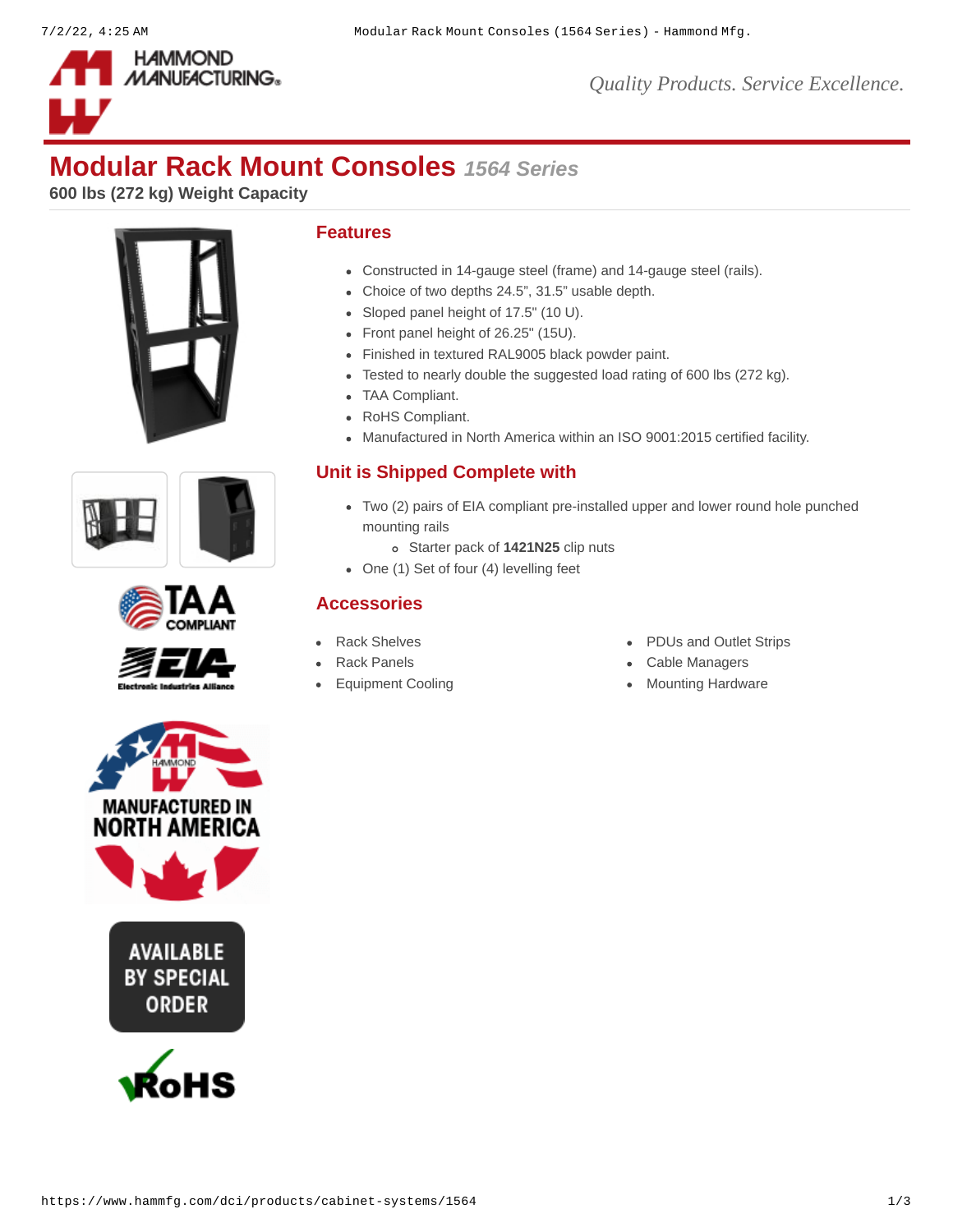#### 7/2/22, 4:25 AM Modular Rack Mount Consoles (1564 Series) - Hammond Mfg.



# **1564 Frame and Side Panels**

|           | <b>Overall Dimensions</b> |       | <b>Mounting</b> |       |       | <b>Mounting Dimentions</b> |                   |                    |                    |                   |
|-----------|---------------------------|-------|-----------------|-------|-------|----------------------------|-------------------|--------------------|--------------------|-------------------|
|           |                           | Width | Depth           | Width |       |                            | Top (D) Fixed     | <b>Upper Front</b> | <b>Lower Front</b> | <b>Rear Fixed</b> |
| Part No.  | <b>Height</b>             | (A)   | (B)             | (C)   |       |                            | <b>Rack Units</b> | <b>Rack Units</b>  | <b>Rack Units</b>  | <b>Rack Units</b> |
| 1564A2BK1 | 49.00                     | 22.56 | 24.50           | 19.06 | 17.50 | 21.31                      | 8U                | 9L                 | 15U                | 24U               |
| 1564B2BK1 | 49.00                     | 22.56 | 31.50           | 19.06 | 24.50 | 19.56                      | 12U               | 9U                 | 15U                | <b>24U</b>        |

 $2.\overline{50}$ 

42.19

ı

4.31

T

19.25

26.31<br>29.75

1

 $1.71$ 

Side Panels Sold in Pairs

### **1564 Doors**

|           | Part No.            | Part No.                                | Part No.            |
|-----------|---------------------|-----------------------------------------|---------------------|
| Door Type | <b>Front Door</b>   | <b>Front Door with Desk Unit Option</b> | <b>Rear Door</b>    |
| Solid     | <b>RSDF19026BK1</b> | <b>RSDF19022BK1</b>                     | <b>RSDF19042BK1</b> |
| Louvered  | <b>RSDL19026BK1</b> | <b>RSDL19022BK1</b>                     | <b>RSDL19042BK1</b> |

Doors are constructed of 18 gauge steel and feature lockable latch.

# **1564 Top Panels**

| <b>IFor Use</b>   |       | Rack Part No.       | Part No.                  |                     | Part No.                  | Part No.                |  |
|-------------------|-------|---------------------|---------------------------|---------------------|---------------------------|-------------------------|--|
| <b>With Frame</b> | Units | <b>Solid Panel</b>  | <b>Vented Steel Panel</b> |                     | <b>Raised Solid Panel</b> | Solid Side Panel (Pair) |  |
| 1564A2BK1         | 8U    | <b>PBPS19014BK2</b> | Otv $2 \times$            | <b>PPFS19007BK2</b> | <b>PBRS19014BK2</b>       | 1564APBK1               |  |
| 1564B2BK1         | 12U   | <b>PBPS19021BK2</b> | Oty $2 \times$            | <b>PPFS19010BK2</b> | <b>PBRS19021BK2</b>       | 1564BPBK1               |  |

# **1564 Corner Wedges**

| <b>IPart No.</b> | <b>For Use With Frame</b> |
|------------------|---------------------------|
| 1564AW30BK1      | 1564A2                    |
| 1564BW30BK1      | 1564B2                    |
| 1564AW60BK1      | 1564A2                    |
| 1564BW60BK1      | 1564B2                    |

# **1564 Rack Rails**

|                      | <b>Mounting Dimensions</b> |        |  |  |
|----------------------|----------------------------|--------|--|--|
| <b>IPart No.</b>     | <b>Rack Units</b>          | Height |  |  |
| <b>IRSRC00017BK3</b> | 10U                        | 17.00  |  |  |
| <b>RSRC00026BK3</b>  | 15U                        | 26.00  |  |  |